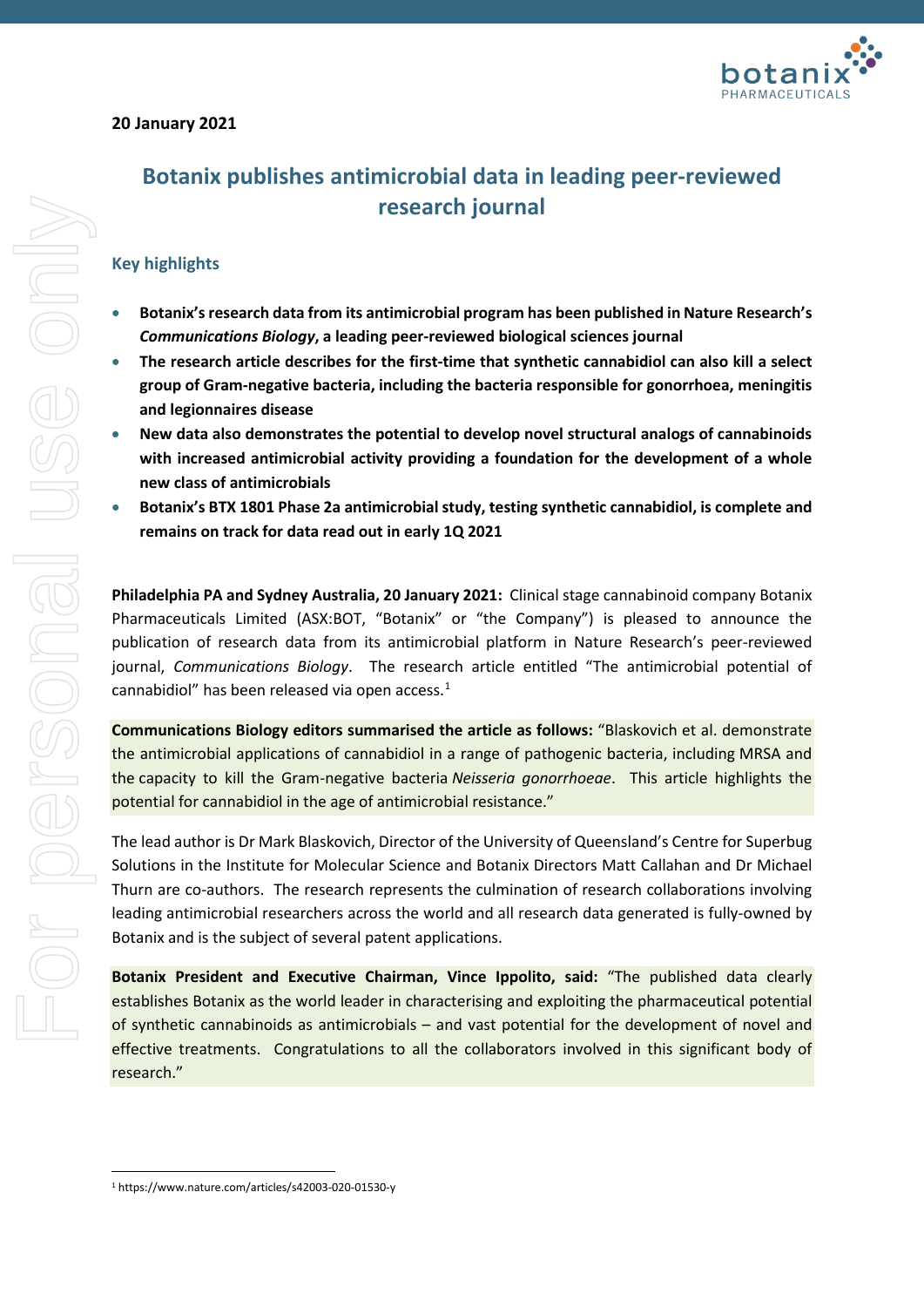

The research article provides detailed descriptions of the antimicrobial activity of cannabidiol, some of which has recently been released by the Company<sup>[2](#page-1-0)</sup> and separately presented by Dr Mark Blaskovich at international antimicrobial congresses on the Company's behalf.

Importantly, the research article details for the first-time that cannabidiol can selectively kill a subset of Gram-negative bacteria that includes the 'urgent threat' pathogen *Neisseria gonorrhoeae* which causes gonorrhea, as well as the bacteria that cause meningitis and legionnaires disease. *N. gonorrhoeae* for example, is a key pathogen on both World Health Organization and Centers for Disease Control and Prevention lists and is responsible for sexually transmitted gonorrhea, which is the second most commonly reported notifiable disease in the United States, with almost 1 million new infections each year in the US alone (~550k drug-resistant)<sup>[3](#page-1-1)</sup>, and an estimated 78m cases globally.<sup>[4](#page-1-2)</sup>

In Australia, *N. gonorrhoeae* is the second most notified sexually transmitted infection, with infection rates increasing 63% between 2012 and 2016. [5](#page-1-3) Despite rising incidence, our ability to treat *N. gonorrhoeae* is diminishing due to the extraordinary capacity of the bacteria to develop resistance to clinically relevant antibiotics. Consequently, there is no longer a single reliable class of oral antibiotic for treatment of *N. gonorrhoeae*.



## **Figure 1 – Antibiotic resistance of Gonorrhea**

<span id="page-1-2"></span><sup>4</sup> WHO https://www.paho.org/hq/index.php?option=com\_content&view=article&id=14872:sti-gonorrhea&Itemid=3670&lang=en

<span id="page-1-0"></span><sup>2</sup> https://cdn-api.markitdigital.com/apiman-gateway/ASX/asx-research/1.0/file/2924-02312133-

<span id="page-1-1"></span><sup>6</sup>A1008408?access\_token=83ff96335c2d45a094df02a206a39ff4

<sup>&</sup>lt;sup>3</sup> American Academy of Pediatrics, "Adolescent Sexual Health" AAP Health Initiatives

<span id="page-1-3"></span><sup>5</sup> https://www.health.gov.au/resources/pregnancy-care-guidelines/part-g-targeted-maternal-health-tests/gonorrhoea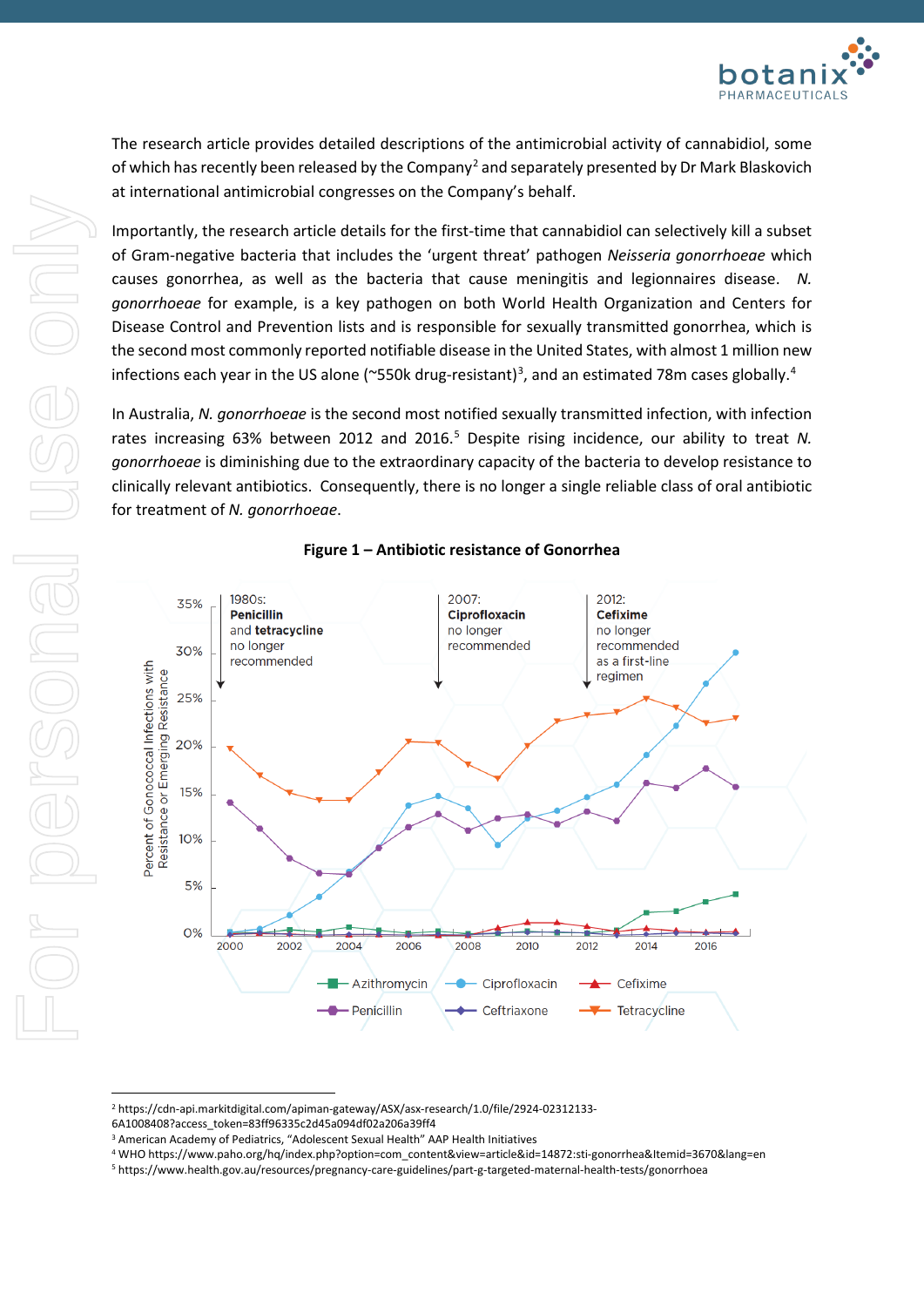

The article also describes Botanix's foundational work for generating novel synthetic analogs of cannabinoids and their tested antimicrobial activity. The results illustrate the potential to advance these analogs as a much-needed new class of antimicrobials to fight the growing global threat of resistance to antibiotics.

Notably, design variations tested by Botanix, show that there is potential to develop targeting agents that are not only selective for particular target Gram-positive and Gram-negative bacteria, but also spare the natural microbiome by not killing *beneficial* bacteria on the skin, in the digestive tract or throughout the body. This could potentially provide a significant advantage to novel synthetic cannabinoids over other classes of antimicrobial compounds currently approved or in development.

## **BTX 1801 Phase 2a antimicrobial study is completed and awaiting data**

Botanix is also pleased to confirm that the Company's BTX 1801 antimicrobial clinical study is completed and on track to announce data in early 1Q CY 2021.

The study aims to test the ability of the nasally applied BTX 1801 ointment to eradicate *Staphylococcus aureus* (*Staph*) and methicillin-resistant *Staphylococcus aureus* (*MRSA*) from the nose of individuals known to carry these bacteria in their nasal cavity. Nasal "carriage" of Staph and/or MRSA greatly increases the risks of serious and sometimes life-threatening infections following surgery, as patients essentially infect themselves. Nasal decolonisation is a commonly used method for preventing SSIs, but overuse of the widely available antibiotic *BactrobanTM* (also known as *mupirocin*) has led to a significant increase in the development of bacterial resistance to antibiotics.

The double-blind, vehicle controlled BTX 1801 Phase 2a clinical study has been designed to evaluate the safety and local tolerability of two formulations of BTX 1801 to decolonise *Staph* and *MRSA (*or *'Golden Staph')* from the nose of healthy adults.

Release authorised by

**Vince Ippolito** President and Executive Chairman

### **About Botanix Pharmaceuticals**

Botanix Pharmaceuticals Limited (ASX:BOT) is a clinical stage synthetic cannabinoid company based in Perth (Australia) and Philadelphia (USA) committed to the development of pharmaceutical products that are underpinned by science and supported by well-controlled randomised clinical trials. The Company has two separate cannabinoid development platforms, dermatology and antimicrobial products, both of which leverage the unique anti-inflammatory, immune modulating and antimicrobial properties of cannabinoids, particularly synthetic cannabidiol. Botanix has an exclusive license to use a proprietary drug delivery system (Permetrex $TM$ ) for direct skin delivery of active pharmaceuticals in all skin diseases.